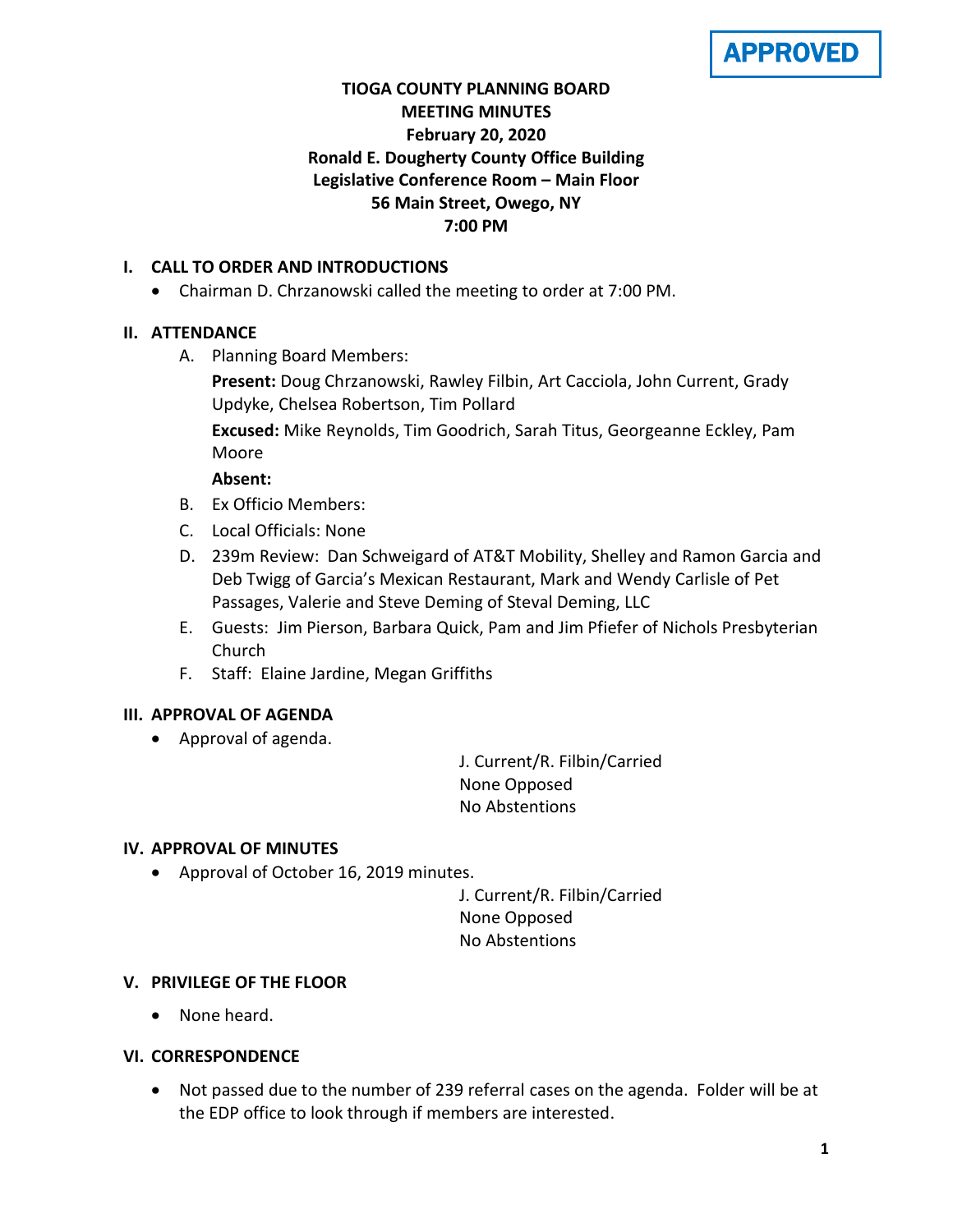

### **VII.NEW BUSINESS**

### **A. 239 Reviews**

#### **1. County Case 2020-001: Town of Candor, Site Plan Review, Pet Passages**

The applicant is requesting site plan approval to establish a pet funeral and cremation business in the existing building that was previously church on this property. The property is 2.5 acres and the building is 4,000 square feet. The applicants will plan to utilize the exterior as is. The only interior change is they plan to install a movable wall where indicated on the floor plan. This smaller area will house the cremation equipment, which will happen after the first year of business. Until then, the business owners intend to conduct cremations off-site, with only funerals and grief counseling happening at this location.

Hours of operation are 40 hours per week, with two applicants and business owners will be the only employees on site. The applicant anticipates one to two customers daily. There will be more patrons and vehicular traffic when funerals are held. Applicant states there are approximately 100 parking spaces in the paved area on both sides of the building (see attached pictures), which is plenty of parking to accommodate funeral service parking.

The neighborhood contains a mixture of residential, commercial and industrial uses on this section of NYS Route 96. This proposed business is in character with the area.

E. Jardine then updated the Board members that NYS DOT Region 9 Site Plan Review Committee had reviewed the proposal and provided only the standard comment that nothing should be placed in the DOT right of way.

Staff recommends approval of the Site Plan Review.

**Q. T. Pollard** – Will you conduct internments on site? **A. W. Carlisle** – No.

**Q. D. Chrzanowski** – What do you plan for signage? **A. W. Carlisle** – We will use the existing monument sign.

**Motion to recommend approval of the Site Plan Review:**

| J. Current/T. Pollard/Carried |                 |
|-------------------------------|-----------------|
| <b>Yes</b>                    | 6               |
| No                            | n               |
| <b>Abstention</b>             | 1 (A. Cacciola) |

# **2. County Case 2020-002: Town of Berkshire, Telecommunications Special Use Permit and Site Plan Review, AT&T Mobility, LLC**

The applicant is requesting a telecommunications special use permit and site plan approval to construct and operate a 235 feet telecommunications tower and base (wireless communications facility) on this 111-acre agricultural property. Only .88 acres will be disturbed for this project, with under ¼ acre ultimately leased by AT&T. Propagation maps provided by AT&T Mobility demonstrate the gap or dead zone in telecommunications capacity that currently exists in this area.

This property, as well as many surrounding it, are enrolled in the NYS Agricultural Districts Program. Town of Berkshire officials have completed the Agricultural Data Statement form and process. However, no agricultural land will be impacted by this proposed tower location, as it will be integrated into an existing wooded area. A tree canopy of 60' to 70 feet high will buffer the facility on all sides.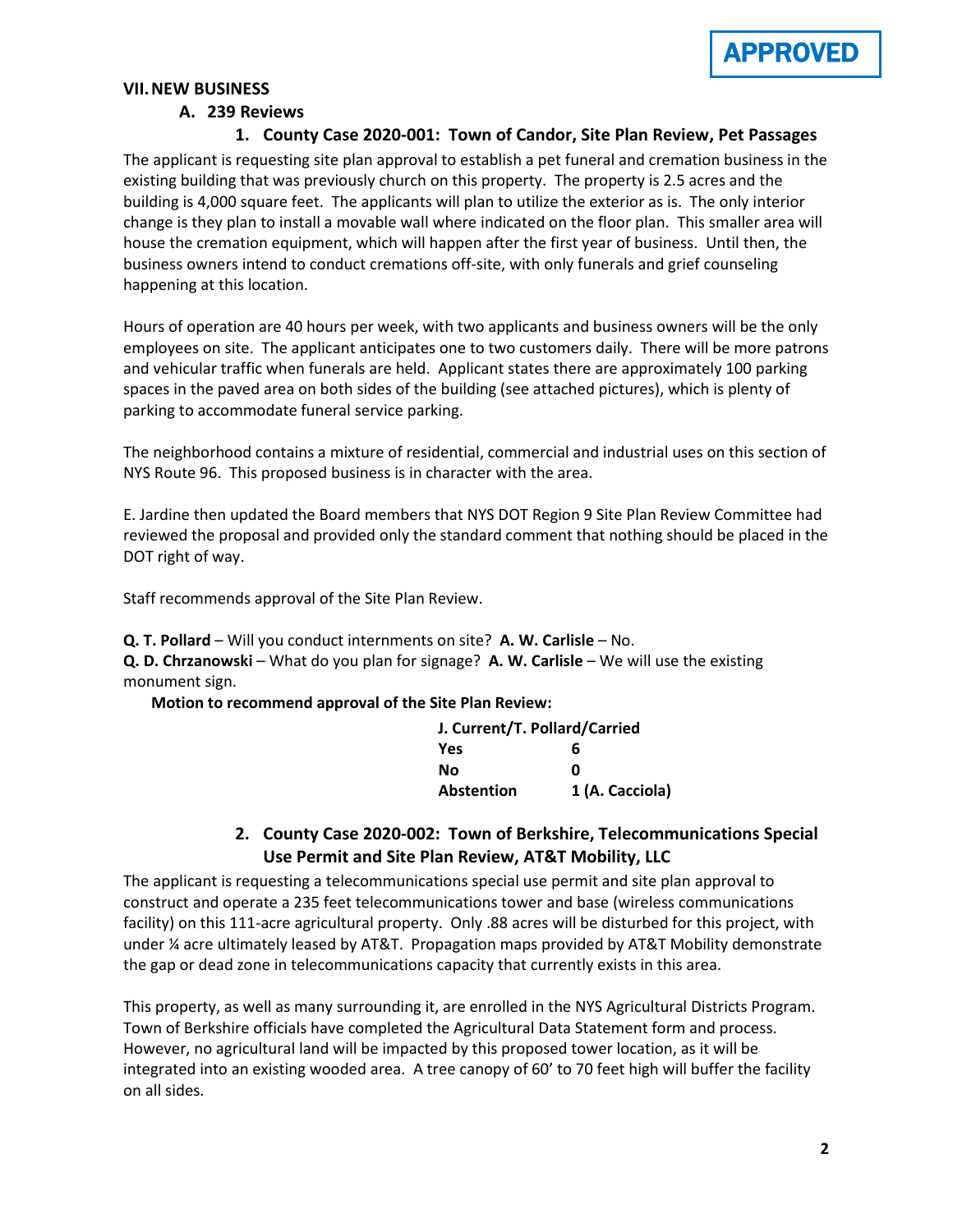

The applicant has done their due diligence to ensure this site is suitable for this communications tower, and that no other site would feasible due to the area terrain. The new tower will provided needed wireless communications capacity along this dead spot in the Berkshire community and along State Route 38.

Staff recommends approval of the Telecommunications Special Use Permit and Site Plan Review.

**Q. C. Robertson** – Are there any other cell towers nearby? **A. D. Schweigard** – No.

**Q. D. Chrzanowski** – Are you including the existing road into the .88 acres of ground disturbance? **A. D. Schweigard** – That calculation probably does not include the first 500 feet of existing road. **D. Chrzanowski** – This should be included because you will be improving the existing agricultural access road as well as creating the rest of the road. This will put the area of disturbance over 1 acre, and therefore a Stormwater Pollution Prevention Plan should be developed and submitted to NYS DEC. **Q. C. Robertson** – About how many households will gain cell phone coverage? **A. D. Schweigard** – Basically the hamlet of Berkshire and a bit north and south on State Route 38.

**Motion to amend the recommendation to include the condition that the applicant develop a SWPPP and submit it to NYS DEC**

| D. Chrzanowski/C. Robertson/Carried |                |
|-------------------------------------|----------------|
| Yes                                 | 6              |
| Nο                                  | n              |
| <b>Abstention</b>                   | 1 (T. Pollard) |

**Motion to recommend approval of the Telecommunication Special Use Permit and Site Plan Review:**

| D. Chrzanowski/J. Current/Carried |                |
|-----------------------------------|----------------|
| <b>Yes</b>                        | 6              |
| No                                | ŋ              |
| Abstention                        | 1 (T. Pollard) |

# **3. County Case 2020-003: Village of Nichols, Site Plan Review, Steval Deming, LLC**

The applicant is requesting site plan approval to convert an existing building into a 4-unit apartment building. The building is the former Masonic Lodge, which has been unoccupied for several years.

The building will be upgraded to meet building and fire codes, and a new septic system will be installed in the front of the building. The existing ramp will have to be removed to allow placement of the septic system. An engineer has designed the septic system (see attached drawings), which was approved by the Tioga County Public Health Department.

The applicant / building owner will not provide off-street parking as there is no space on this small property. All resident parking will be on street, on which NYS DOT has striped parking spaces on both sides of the street. This proposal for apartments units is a suitable site for this location along Main Street in the Village of Nichols. The most difficult barrier of locating the new septic system has been resolved by an engineer and approved by the County Health Department. This new use will revitalize the building, prevent the structure from falling into disrepair, and be a productive taxable use for the Village.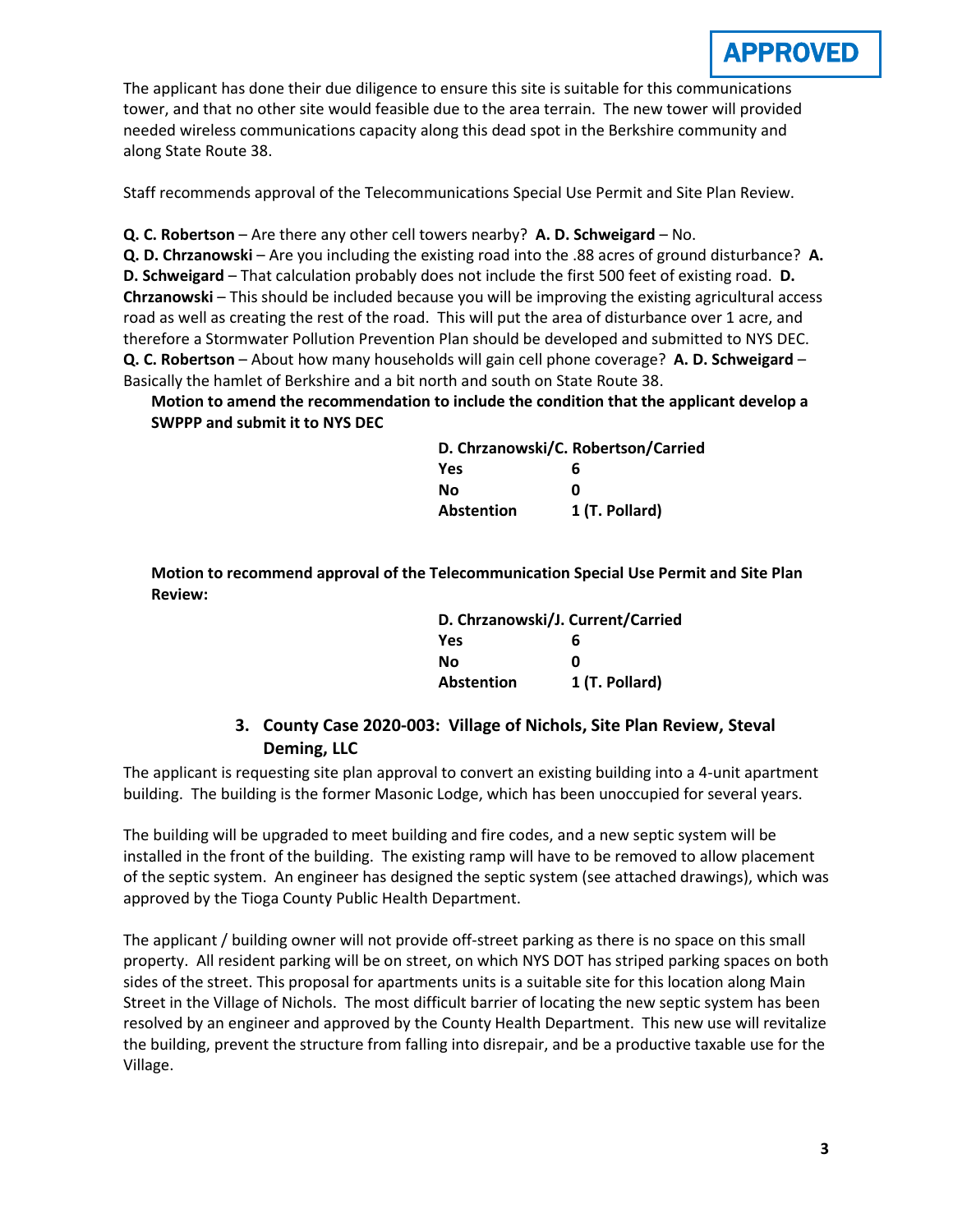

E. Jardine then updated the Board members that NYS DOT Region 9 Site Plan Review Committee had reviewed the proposal and had no comment on the project.

Staff recommends approval of the Site Plan Review.

Representatives of the next door Nichols Presbyterian Church asked many questions that were mostly relevant to building code, not site plan review issues. E. Jardine directed them to Mayor Pelotte, who could put them in contact with Martin Jerzak, Village Code Enforcement Officer.

### **Motion to recommend approval of the Site Plan Review:**

| R. Filbin/T. Pollard/Carried |   |
|------------------------------|---|
| <b>Yes</b>                   |   |
| No                           | n |
| <b>Abstention</b>            | n |

# **4. County Case 2020-004: Village of Waverly, Site Plan Review, Garcia's Mexican Restaurant**

The applicant is requesting site plan approval to convert the ground floor of an existing building (former Village of Waverly offices) on Broad Street into a Mexican restaurant. The applicants owns and operates Garcia's Mexican Restaurant in Elmira wants to expand to serve the Waverly area.

The restaurant space will be upgraded to meet building and fire codes. Hours of operation are anticipated to be Monday -Thursday 11:00 AM to 9:00 PM, Friday 11:00 AM to 10:00 PM, Saturday 12:00 PM to 10:00 PM and Sunday 12:00 PM to 9:00 PM. Applicant expects to hire 4 – 6 employees per shift. The applicant estimates that the restaurant will generate approximately 40 customer vehicular trips per day, based on customer volume at their Elmira restaurant. There will also be 6 deliveries per week.

Employee parking is available at the rear of the building. Customer parking is provided on street located out front on Broad Street, or nearby at Park Avenue or Erie Avenue. The applicant plans to place one wall-sign on the front of the building (see attached picture) that is 4 feet high by 7 feet wide.

This proposal for a needed restaurant is an important project for the Village of Waverly. The current building owner is making a significant investment to improve this landmark building in Waverly's downtown. The building owner is also in the process of renovating the upper two floors, which house an existing antiques business on the second floor and future apartment units on the third floor. Having a productive and profitable business on the ground floor will further solidify the continued use and contribute toward stabilization and good condition the building. The proposed use is completely harmonious and in character with this downtown section of Broad Street.

Staff recommends approval of the Site Plan Review with the condition that the Village Planning Board issue a special permit for the alternate parking arrangement.

E. Jardine passed around updated pictures of the restaurant front showing a picture of the sign with three goose next lights.

**Motion to recommend approval of the Site Plan Review with the condition of the Village Planning Board issuing a special permit for alternate parking:**

> **J. Current/D. Chrzanowski/Carried Yes 6**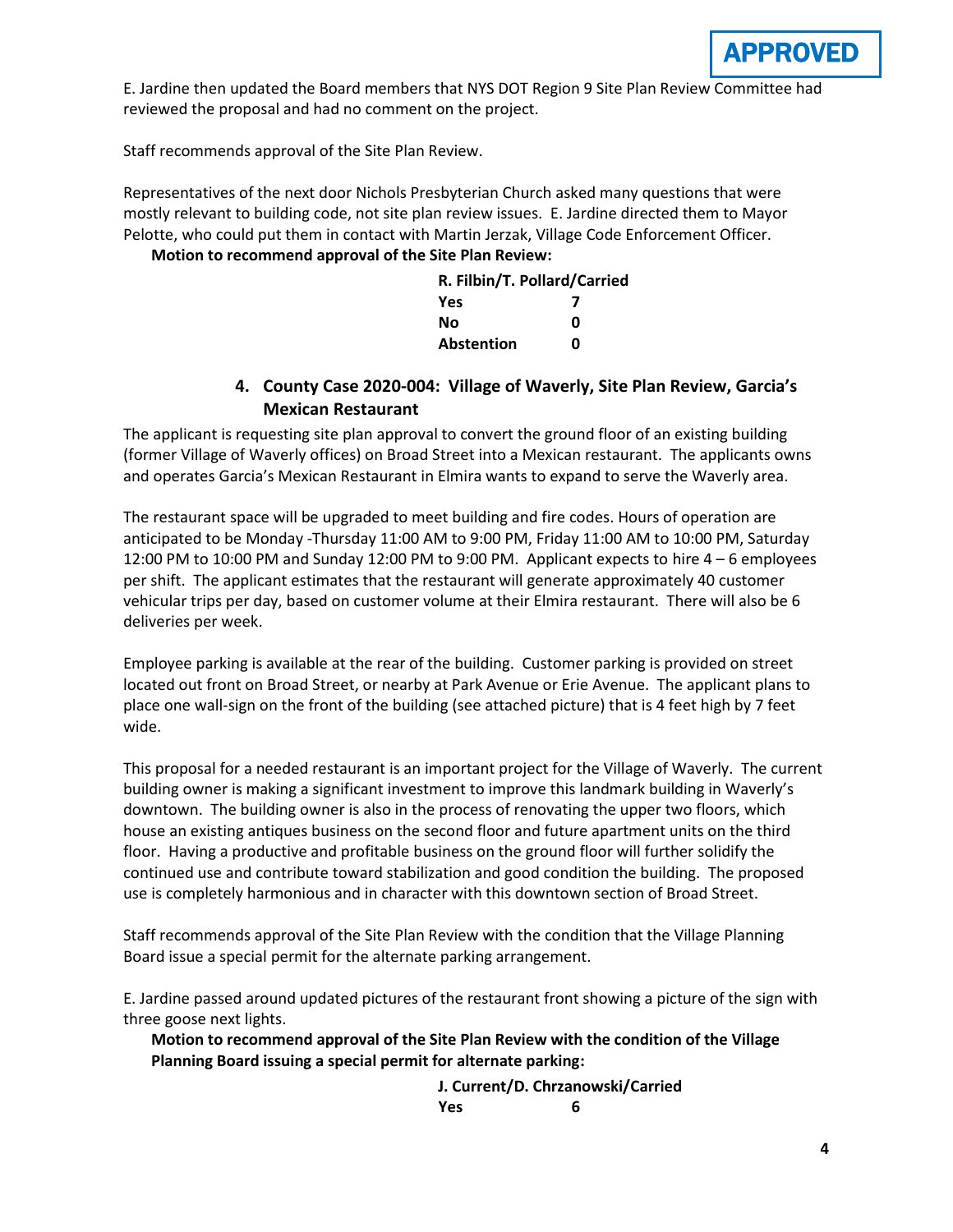# **5. County Case 2020-005: Village of Waverly, Site Plan Review, Bowman**

The applicant is requesting site plan approval to place two 40-foot long shipping containers at the rear corners of the vacant gravel lot between their two buildings, but leaving a strip wide enough for tenant parking in back of the containers. A fence and locking gate will be installed between the two shipping containers. The applicant will use the containers to store large personal items such as a snow blower and bicycles. The containers will be lit by one wall pack light each and a security camera will be installed as well. Applicant states they will paint/face the containers to resemble accessory buildings.

The applicant also has future plans to place two more shipping containers at the front corners of the vacant lot for some type of "farmers market". As the applicant provides no details at this time, Village of Waverly officials will inform them they need much more information on this. A small produce stand does currently operate seasonally at the front of the lot adjacent to the 227 Broad Street, but that stand does not have a Village permit to operate.

This review and recommendation will consider just the rear personal storage containers. Staff recommends approval of the Site Plan Review.

**Q. G. Updyke** – The Village Planning Board was OK with this proposal? **A. R. Filbin** – Yes, but they were very clear with Mr. Bowman that the storage units had to be aesthetically pleasing.

**Motion to recommend approval of the Site Plan Review:**

| T. Pollard /D. Chrzanowski/Carried |              |
|------------------------------------|--------------|
| Yes                                | 6            |
| Nο                                 | Ω            |
| <b>Abstention</b>                  | 1(R. Filbin) |

# **6. County Case 2020-006: Town of Owego, Rezoning, Allegro**

The applicant and property owner is requesting to rezone 11 acres of said property from Residential B (RB) to Residential C (RC). This is the western portion of the property located between Barnes Creek Road and Barnes Creek (see attached map). The eastern portion of the property is already zoned RC and has apartment buildings and condominiums located on it. The vision for this portion of the property is also locate higher density housing in the form of multi-family apartments at some time in the future. Both the Town of Owego Comprehensive Plan of 1997 and the Tioga County Housing and Community Investment Initiative of 2019 support this vision and action (see attached highlighted excerpts of both documents). This is an important initiative because it has been documented for over 20 years now that market-rate higher density housing that is located near employment opportunities and existing similar uses is needed in the county.

Staff recommends approval of the rezoning.

### **Motion to recommend approval of the Rezoning request:**

| J. Current/R. Filbin/Carried |   |
|------------------------------|---|
| Yes                          |   |
| Nο                           | ŋ |
| <b>Abstention</b>            | n |